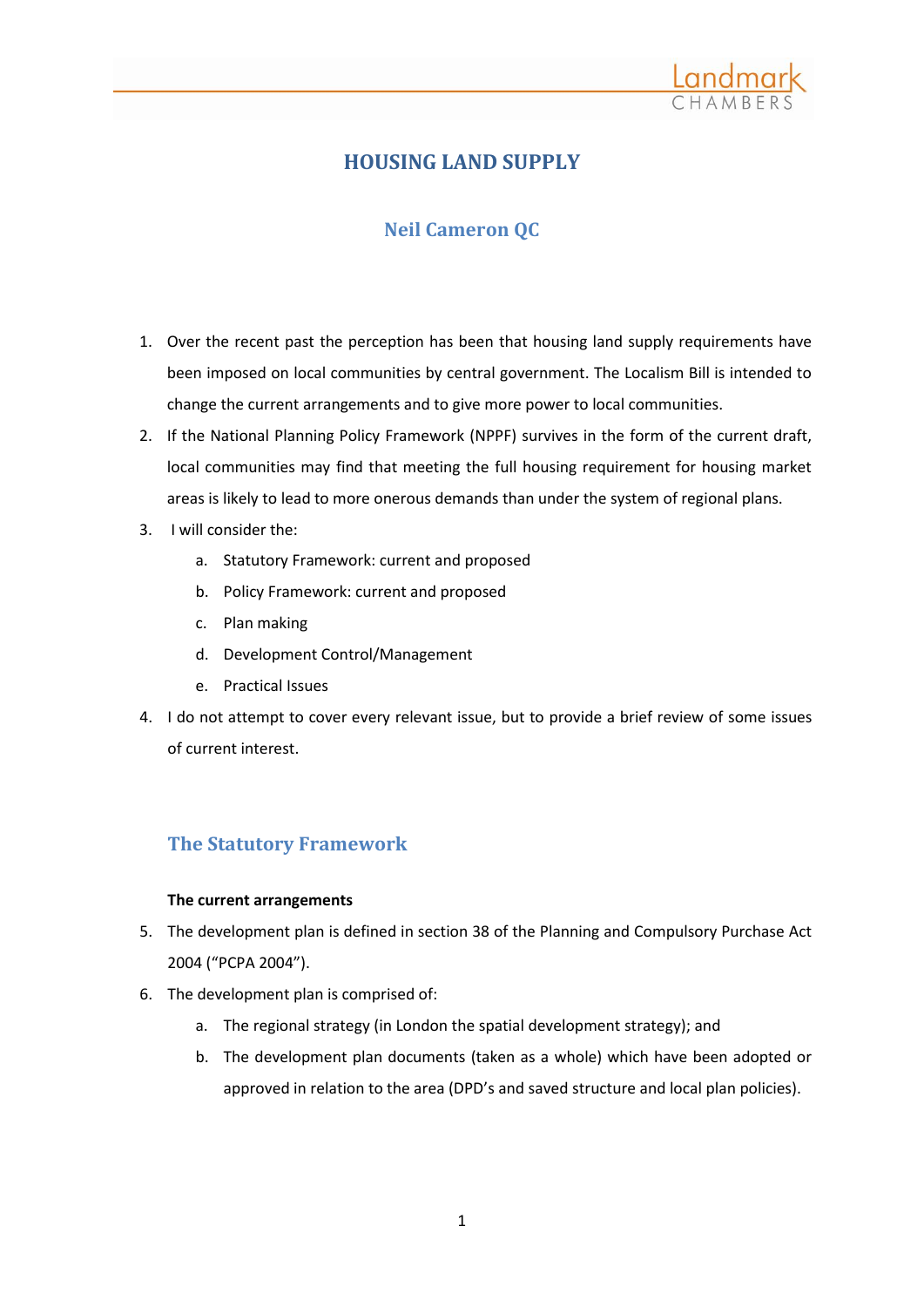- 7. The regional strategies remain part of the development plan. The Secretary of State's purported revocation of regional strategies was declared unlawful by the High Court in R (Cala Homes) v. Secretary of State for Communities and Local Government<sup>1</sup>.
- 8. Following the first Cala Homes judgment the Chief Planner at the DCLG issued a letter (dated  $10<sup>th</sup>$  November 2010) indicating that he expected local planning authorities to have regard to the Government's intention to abolish regional strategies as a material consideration when determining planning applications.
- 9. In the second Cala Homes case the claimant contended that it was unlawful for planning authorities to take into account the Government's intention to abolish regional strategies when determining planning applications. That challenge failed before Lindblom  $J^2$  and on appeal to the Court of Appeal<sup>3</sup>.
- 10. The Court of Appeal (paragraph 24) also considered the requirement imposed by section 24(1) of the PCPA 2004, that local development documents must be in general conformity with the RS. The Court held that it would be unlawful for a local planning authority preparing or an inspector examining, development plan documents to have regard to the proposal to abolish regional strategies<sup>4</sup>.
- 11. The current position is:
	- a. The RS remains part of the development plan.
	- b. In making development control decisions the determining authority must have regard to the RS as part of the development plan and must make the determination in accordance with the plan unless material considerations indicate otherwise.
	- c. The Government's intention to abolish regional strategies is a material consideration to be taken into account when determining planning applications.
	- d. A DPD must be in general conformity with the RS it is unlawful to take into account the Government's intention to abolish RSs when considering general conformity.
- 12. The requirement that a core strategy be in general conformity with the regional strategy is the principal means by which the housing requirements in the RS are carried into DPDs.

**.** 

<sup>1</sup> [2010] EWHC 2866 (Admin)

<sup>2</sup> [2011] EWHC 97 (Admin)

<sup>3</sup> [2011] EWCA Civ 639

 $<sup>4</sup>$  [2011] EWCA Civ 639 at paragraph 24</sup>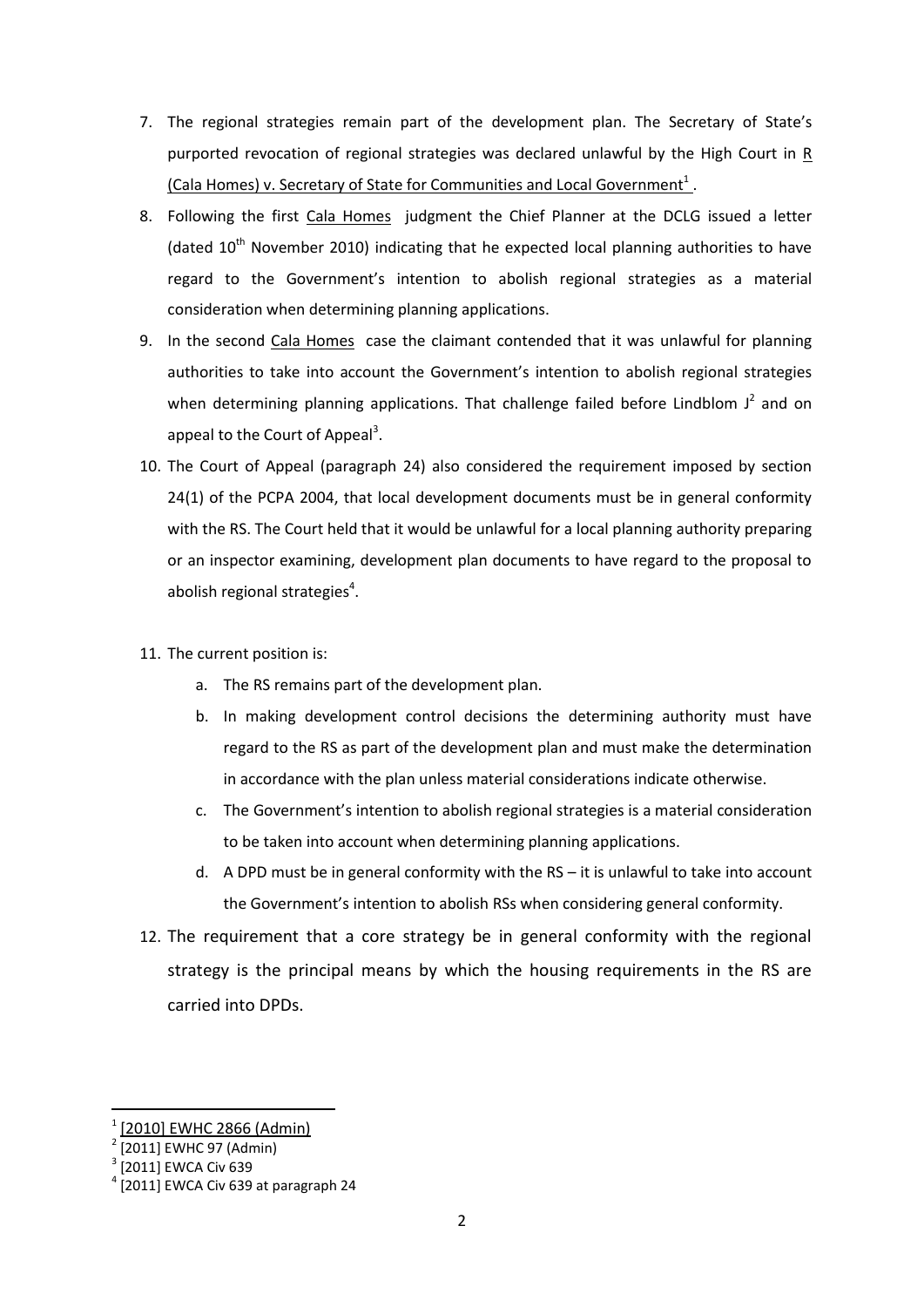#### **The proposed arrangements**

### Regional Planning

- 13. Clause 109(3) of the Localism Bill<sup>5</sup> will empower the Secretary of State to revoke regional strategies. Clause 109 will come into effect on a day to be appointed (clause 239(2)).
- 14. The Government have undertaken a strategic environmental assessment of the effects of revoking regional strategies<sup>6</sup>. It is to be anticipated that the Secretary of State will not revoke regional strategies until the strategic environmental assessment has been completed and considered.
- 15. The requirement that DPDs be in general conformity with the RS and that regard be had to the RS in preparing DPDs will be repealed<sup>7</sup>.

### **DPDs**

- 16. A duty on local planning authorities to co-operate in relation to strategic matters is to be imposed<sup>8</sup>.
- 17. The arrangements for local development schemes are to be changed:
	- a. The LDS will not have to be submitted to the Secretary of State $<sup>9</sup>$ </sup>
	- b. The scheme will be brought into effect by resolution of the LPA $^{10}$
- 18. The amendments proposed to sections 20 and 23 PCPA 2004 $^{11}$  will provide some limited additional flexibility to LPAs upon receipt of an inspector's report on an examination into a DPD. The LPA will no longer have to accept every recommendation made by the inspector. The LPA will be able to adopt the DPD with modifications However the additional flexibility is very limited – the modifications taken together must not "materially affect the policies set out in  $it''<sup>12</sup>$ .

#### Neighbourhood Planning (Schedule 9)

19. A new tier of planning policy will appear in the form of neighbourhood development plans .

<sup>11</sup> Clause 112 Localism Bill

 5 The Localism Bill referred to in this paper is the version as amended after the report stage in the House of Lords  $(19<sup>th</sup> October 2011)$ 

 $^6$  The SEA Environmental Reports were published on 20<sup>th</sup> October 2011 and are open for consultation until 20<sup>th</sup> January 2012.

 $7$  Paragraphs 9 and 10 of schedule 8 to the Localism Bill

 $^8$  Section 33A PCPA 2004 as inserted by clause 110 (1) Localism Bill

 $^9$  Section 15(3) PCPA 2004 will be repealed by clause 111(2) of the Localism Bill

 $^{10}$  Section 15(7) PCPA 2004 as replaced by clause 111(5) of the Localism Bill

 $12$  Section 23(2) PCPA 2004 as inserted by clause 112(3) of the Localism Bill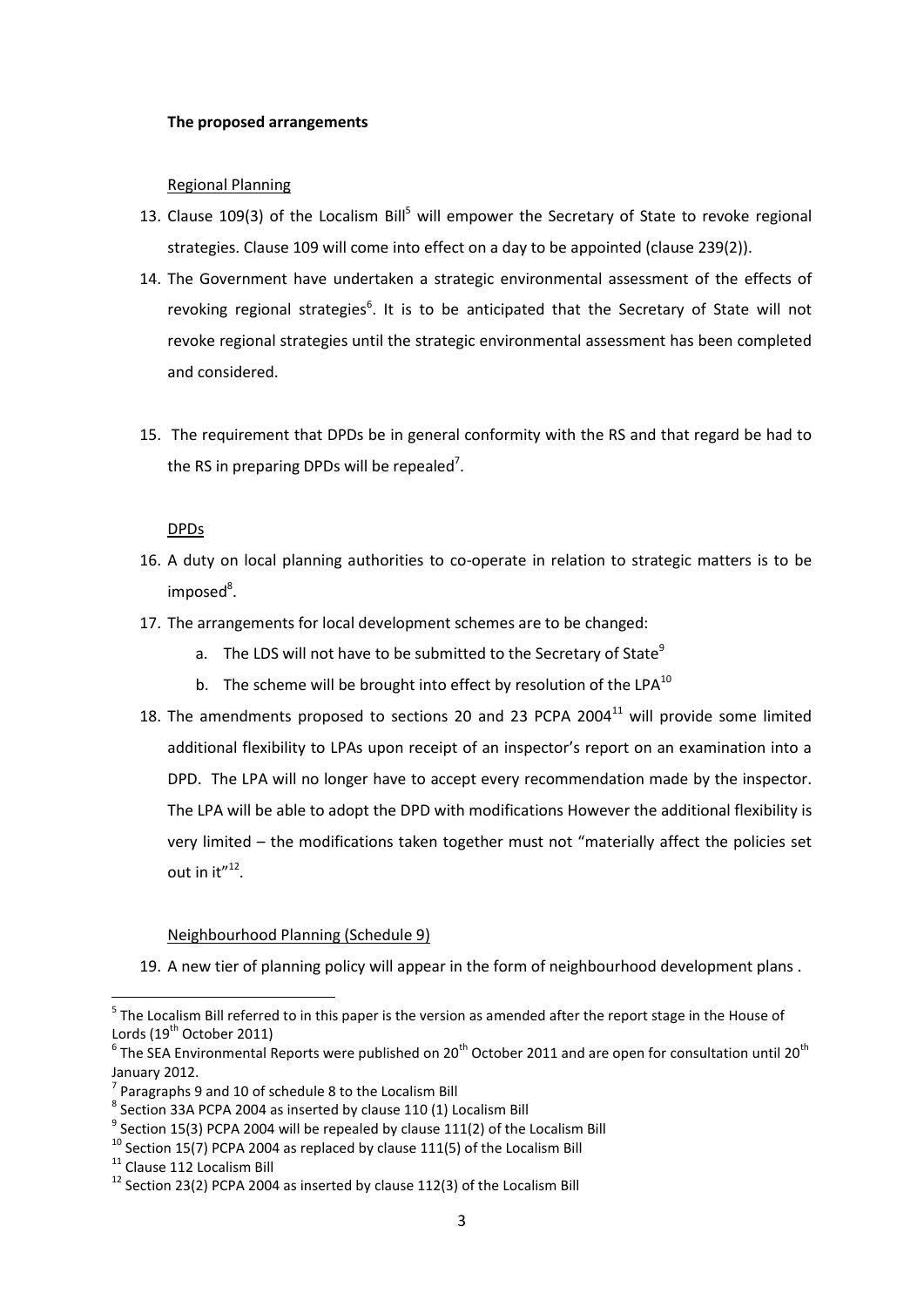20. Section 38 of the PCPA 2004 will be amended , neighbourhood development plans will be added to the definition of the development plan<sup>13</sup>.

# **The Policy Framework**

- 21. Practitioners will all be very familiar with PPS3.
	- a. Requirement: Paragraph 53 indicates that LPAs should identify broad locations and specific sites that will enable continuous delivery of housing for at least 15 years from the date of adoption of plans, taking account of the RS requirements.
	- b. Supply:
		- i. Sufficient specific deliverable sites should be identified to deliver housing in the first five years. Sites should be available, suitable and achievable. (paragraph 54)
		- ii. A further supply of specific deliverable sites should be identified for years 6- 10, and where possible years 11-15 (paragraph 55)
		- iii. Allowances for windfalls should not be included in the first ten years of supply unless LPAs can provide robust evidence of genuine local circumstances which prevent specific sites being identified (paragraph 59).
	- c. Determining planning applications:
		- i. It is for LPAs to demonstrate an up to date five year supply of deliverable sites. If they cannot do so applications should be considered favourably having regard, in particular to the advice in paragraph 69 (paragraph 71).
		- ii. The tension arises when there is a deficiency of housing land, but the proposed development is not in line with wider policy objectives  $(5<sup>th</sup>$ indented point in paragraph 69).
- 22. The SHLAA Practice Guidance gives advice on issues relating to identification of the supply. A staged process is identified.

## **Proposed Arrangements**

- 23. The draft National Planning Policy Framework envisages that:
	- a. LPAs will prepare a Strategic Housing Market Assessment and a Strategic Housing Land Availability Assessment (paragraph 28).
	- b. The five year housing land supply should include an additional allowance of at least 20% (paragraph 109).

**<sup>.</sup>** <sup>13</sup> Paragraph 6 of schedule 9 to the Localism Bill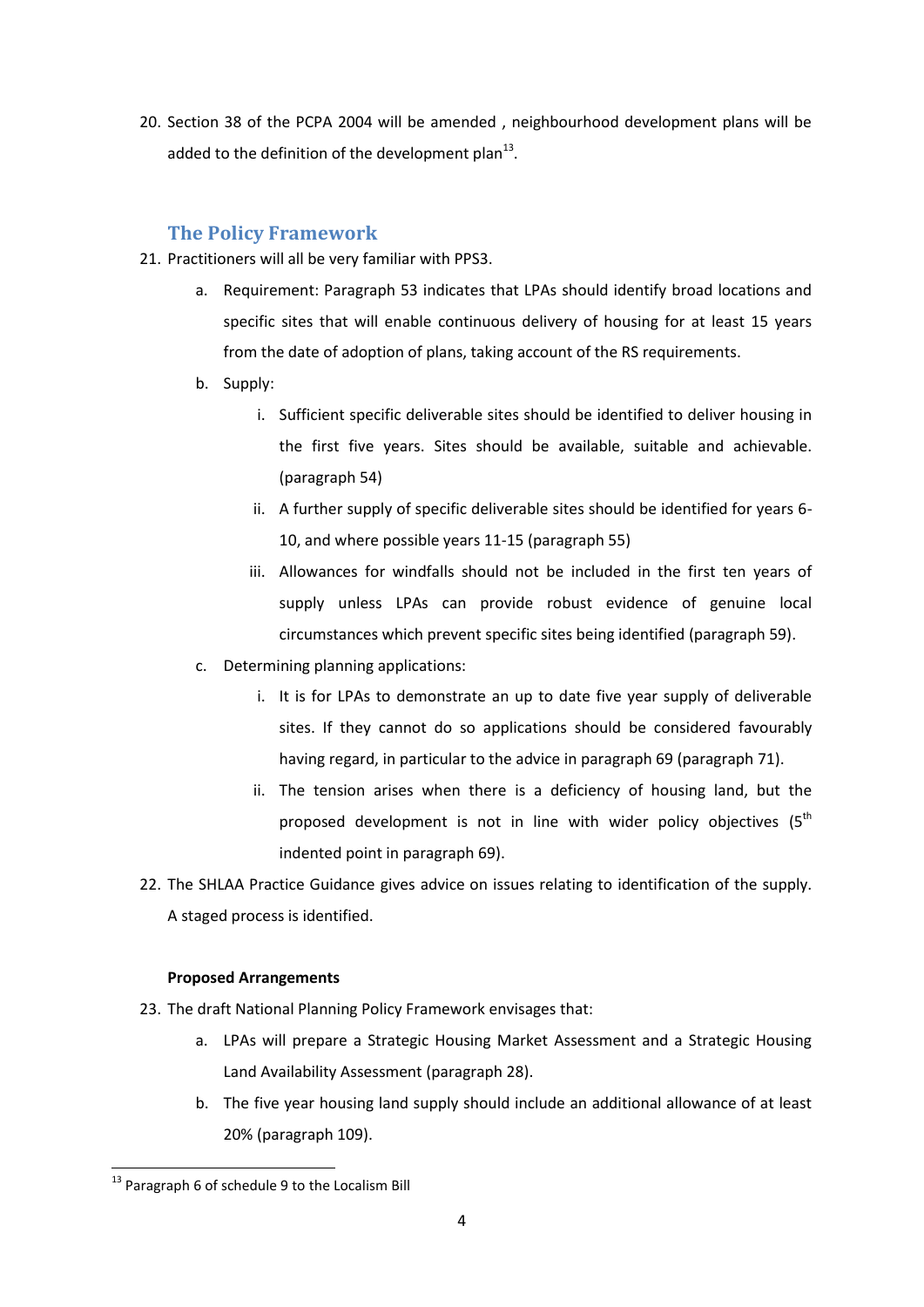- c. The presumption in favour of sustainable development is stressed in paragraph 110.
- 24. The PINS advice to inspectors on the draft NPPF suggests that the 20% additional allowance envisages bringing forward the provision of housing over the plan period, not making an addition to the requirement.

# **Plan Making**

#### **The Current Arrangements**

- 25. It is necessary to consider the requirement and the supply at the plan making stage.
- 26. At present section 24(1) of the PCPA requires a core strategy ("CS") to be in general conformity with the regional strategy.
- 27. All subsequent DPDs have to be in conformity with the  $CS<sup>14</sup>$ . As a result the main issues relating to housing land supply, and in particular the requirement to be set for the LPA's area, will have to be resolved in the core strategy.
- 28. At present the requirement is to be derived from the RS. The issue to be considered at the stage of plan preparation is whether the CS is in general conformity with the RS.
- 29. The meaning of "general conformity" in a different context, namely general conformity of a local plan with a structure plan<sup>15</sup>, was considered in **Persimmon Homes v. Stevenage BC**<sup>16</sup>. Laws LJ held that to read "general conformity" as meaning "in character" with was too broad a construction<sup>17</sup>. He went on to state that local plan policies must "respect" the structure plan policies as they are, while allowing for the possibility that they may be changed.
- 30. Section 20(5) PCPA identifies the purpose of independent examination of a DPD:

*The purpose of an independent examination is to determine in respect of the development plan document -*

- *(a) whether it satisfies the requirements of sections 19 and 24(1), regulations under section 17(7) and any regulations under section 36 relating to the preparation of development plan documents;*
- *(b) whether it is sound.*

 $\overline{a}$ 

<sup>&</sup>lt;sup>14</sup> Regulation 13(6) of The Town and Country Planning (Local Development) (England) Regulations 2004 ("the Local Development Regulations")

<sup>&</sup>lt;sup>15</sup> Section 36(4) TCPA 1990

<sup>16 [2005]</sup> EWCA Civ 1365

 $17$  [2005] EWCA Civ 1365 at paragraph 28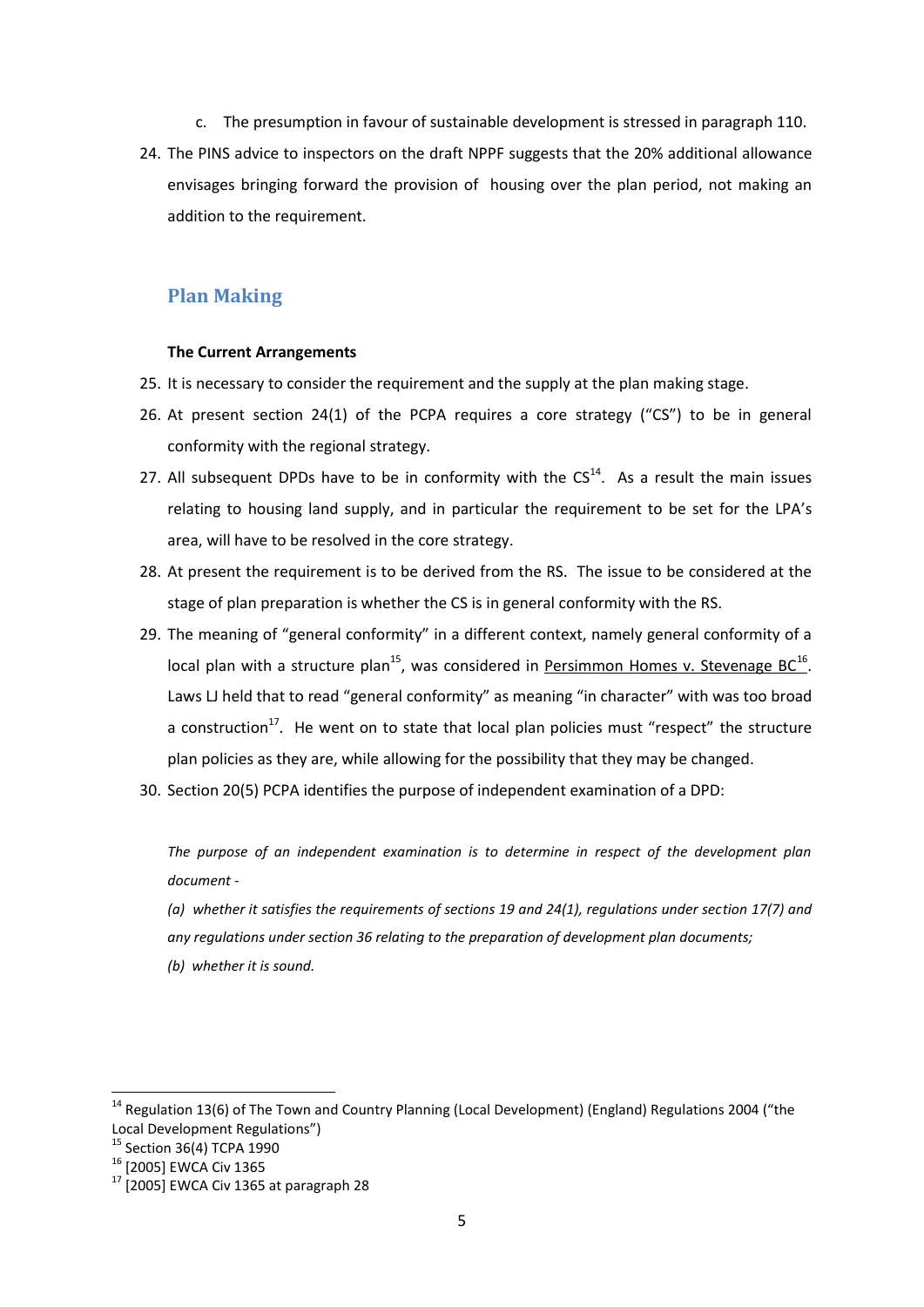- 31. The "legal requirements", at (a) are independent of the soundness requirement. It is for the inspector to consider "general conformity" in addition to consider whether the DPD is sound.
- 32. If a person making representations seeks to argue that the DPD has not made provision for the level of housing set out in the RS, the point can and should be taken as a "general conformity" point.
- 33. The obligation to achieve general conformity might be satisfied by providing a housing requirement in a CS which is either higher or lower than the level set in the RS. For example the inspector examining the South Oxfordshire Core Strategy made a ruling following an exploratory meeting in which he held that provision for part of the district within 10% of the figure derived from the RS for that part of the district was sufficient to achieve "general conformity"<sup>18</sup>.

### **The proposed arrangements**

**.** 

- 34. Following enactment of the Localism Bill and revocation of regional strategies there will no longer be a requirement for DPDs to be in general conformity with the RS. Arguments as to the appropriate levels of provision for the district will have to take place at the CS examination.
- 35. The guidance given in the draft NPPF gives some indication of the range of issues to be considered at CS examinations held under the new regime:
	- a. Paragraph 28 advises that LPAs should prepare a Strategic Housing Market Assessment to assess their full housing requirements. A Strategic Housing Land Availability Assessment should be prepared to meet the identified requirement for housing over the plan period.
	- b. Paragraph 109 of the draft NPPF indicates that LPAs should "use an evidence-base to ensure that their Local Plan meets the full requirements for market and affordable housing in the housing market area ..".
- 36. If, as suggested in the NPPF, the full housing requirements for a housing market area should be provided for in DPDs, there is likely to be considerable debate at examinations as to whether those full requirements have been met.
- 37. The RS approach took account of housing requirements but did not, in the main, seek to provide for the full requirement.

 $^{18}$  South Oxfordshire Core Strategy: Inspector's Conclusions After the Exploratory Meeting: 23<sup>rd</sup> May 2011. Paragraph 3 on page 4.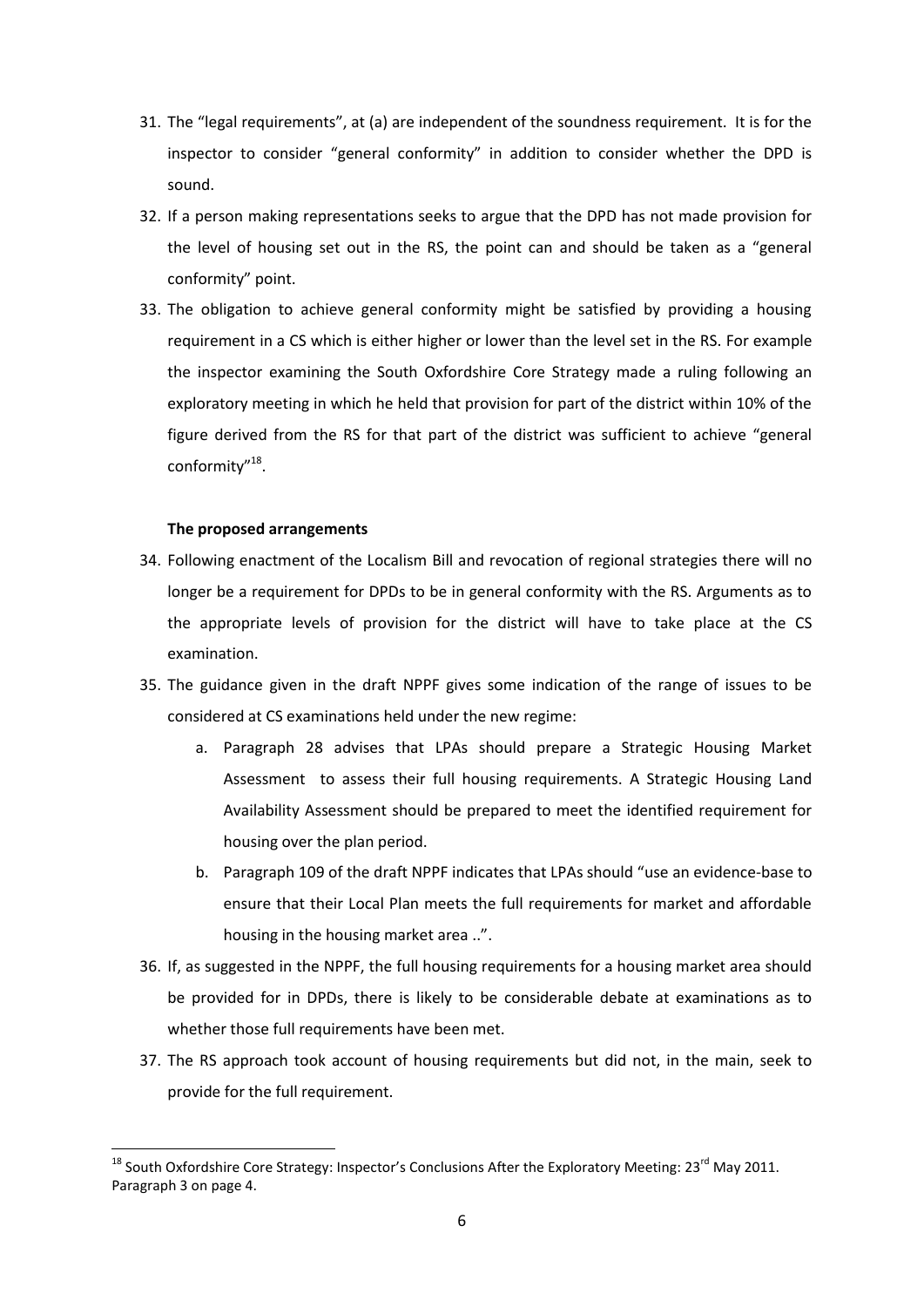- 38. If the NPPF survives in the same form as the draft, CS examinations are likely to concentrate on whether or not provision has been made for the full housing requirements.
- 39. Those who were concerned about the "top down" approach may soon learn that meeting the full housing requirements in their local housing market area is likely to lead to many more green fields being built upon than under the RS system.

## **Development Control/Management Decisions**

- 40. The requirement is set in the relevant development plan documents, currently the RS and DPDs. In future the requirement will be set in DPDs. As a result the matters at issue at the development control stage are likely to turn on issues relating to supply.
- 41. However, debate about the requirement is not entirely absent from development control decisions. The Bude decision $^{19}$  is an illustration of that point.
	- a. The development plan consisted of the 2001 RS (RPG 10), the 2004 Cornwall Structure Plan and the 1999 North Cornwall District Plan (DL 10).
	- b. There was no up to date development plan housing target against which to measure land supply (DL 21).
	- c. There was 12.9 years supply in relation the Structure Plan target for the former district (DL 21).
	- d. There was 7.8 years supply for Cornwall as a whole measured against the RPG10 housing target (DL 21).
	- e. There was 3.47 years supply measured against the proposed changes version of the draft RS (DL 22).
	- f. There was 4.4 years supply measured against the Council's response to the RS proposed changes (DL 22).
	- g. Curiously the Secretary of State attached no weight to the proposed changes (DL 22) but noted that there was 4.4 years supply for the former district against the Council's response to the proposed changes (DL 22).
	- h. The Secretary of State referred to three options put forward in the Council's Core Strategy options and noted that there was 5.5 year supply based upon low growth and less than five years supply based on the medium and high growth options (DL 23).

**.** 

<sup>&</sup>lt;sup>19</sup> The Secretary of State's decision letter dated 28<sup>th</sup> July 2011. Appeal reference APP/D0840/A/09/2115945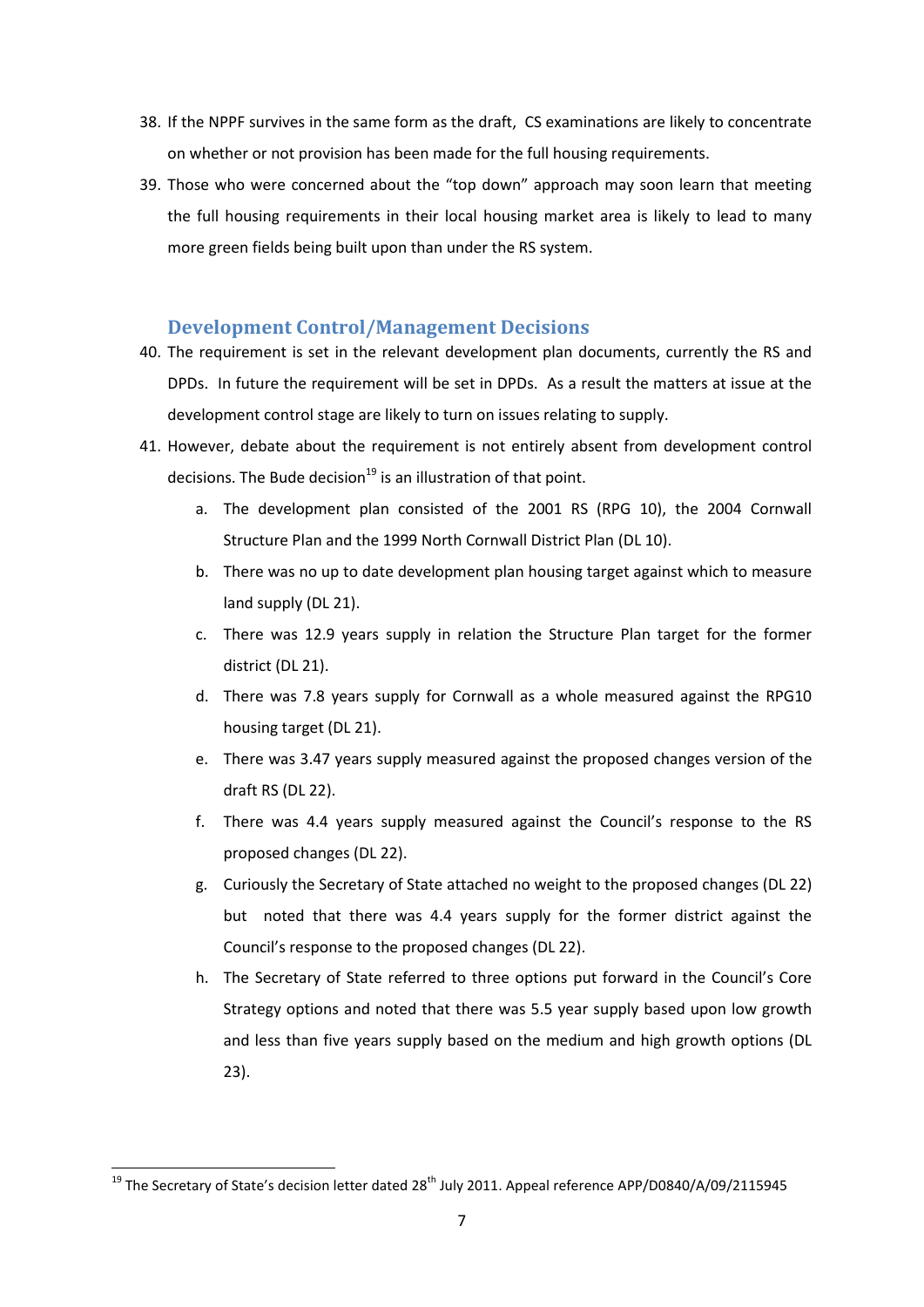- i. The Secretary of State concluded that there was not a five year supply of housing land (DL 23) and that the proposal should receive favourable consideration in accordance with the advice in paragraph 71 of PPS3 (DL 24).
- 42. On the supply side there is often a dispute as to how any shortfall which has arisen in the first few years of the plan period should be made up. This issue arose in the Andover appeal decision $^{20}$  :
	- a. Over recent years completions have, in many areas, lagged behind the requirement.
	- b. The residual method is adopted in order to calculate the requirement that remains for the balance of the plan period.
	- c. Disputes often arise as to whether the shortfall should be made up over the first five year period, over the medium term, or over the entire plan period.
	- d. The Secretary of State has indicated that any shortfall should be addressed in the short to medium term rather than over the entire plan period (Andover appeal decision DL 11).
- 43. The main issue arising on supply is likely to turn on the LPA's assessment of deliverability. Sites should be tested for suitability, availability and achievability, as referred to in paragraphs 37-41 in the SHLAA Practice Guidance. In many cases the appellant and the LPA will seek information from developers of major sites. The outcome of the exercise will often depend upon the optimism or pessimism of those who respond to such enquiries.
- 44. A local planning authority's failure to demonstrate a five year supply of housing land will not necessarily lead to planning permission being granted, as is demonstrated by the following two Secretary of State decisions:
	- a. CALA Homes, Winchester<sup>21</sup>: Despite having succeeded in quashing the Secretary of State's decision to revoke RSs, and despite establishing that a five year housing land supply could not be demonstrated, CALA lost their planning appeal. The Secretary of State rejected his inspector's recommendation and dismissed the appeal; he gave greater weight to the fact that the proposal would undermine the Blueprint policy making process for Winchester (DL 20 and 41).
	- b. Fox Strategic Land, Sandbach<sup>22</sup>: The Secretary of State accepted the inspector's recommendations and dismissed the appeal notwithstanding the Council's failure to demonstrate a five year housing land supply, a he considered that a decision to

 $\overline{a}$ 

<sup>&</sup>lt;sup>20</sup> The Secretary of State's decision letter dated 30<sup>th</sup> June 2011. Appeal reference APP/X3025/A/10/2140962

 $21$  The Secretary of State's decision letter dated 28<sup>th</sup> September 2011. Appeal reference APP/L1765/A/10/2126522

 $22$  The Secretary of State's decision letter dated 29<sup>th</sup> September 2011. Appeal reference APP/R0660/A/10/2141564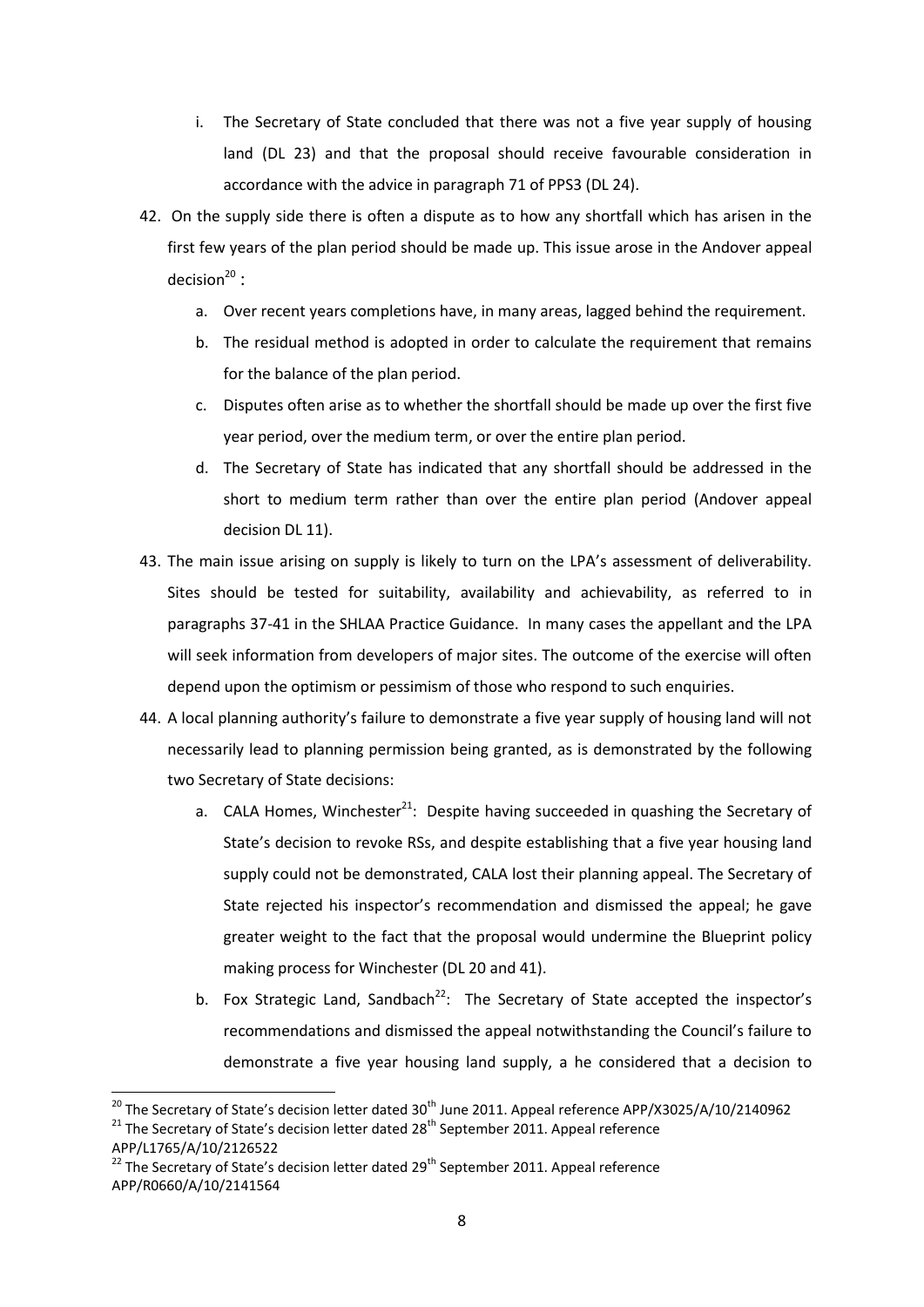grant permission would pre-empt decisions on revised settlement boundaries (DL 25).

# **Practical Issues**

### **The Requirement**

- 45. Developers with strategic land holdings should engage in the CS process if they wish to influence the requirement.
- 46. At present the requirement in a CS will be derived from the RS. The requirement to achieve general conformity can be relied upon when making representations on the CS. There is likely to be less debate on the requirement when considering site allocation and other DPDs as they have to be in conformity with the CS.
- 47. In the future there is likely to be considerable debate about the requirement in the CS preparation process. Developers and landowners will have to grapple with household growth projections, and to consider the "full requirement". It will be interesting to see whether the hearing system allows sufficient opportunity for full and detailed examination of the methodology and the figures.
- 48. At the planning application stage the requirement is unlikely to be in issue if there is an up to date development plan. However if there is no up to date development pan the requirement is likely to be difficult to ascertain as is demonstrated by the Bude decision.
- 49. If there is no up to date development plan, applicants may wish to consider figures proposed in draft plans and household growth projections.

#### **Supply**

- 50. LPAs cannot rely purely on their SHLAA and annual monitoring reports. They should be in a position to demonstrate that the sites relied upon are deliverable when judged against the criteria in the SHLAA practice guidance.
- 51. Applicants will wish to test the assumptions made in the SHLAA and in the AMR.
	- a. Completions are unlikely to be in dispute.
	- b. Extant planning permissions merit careful consideration, particularly those which are nearing the end of their life without any sign of implementation.